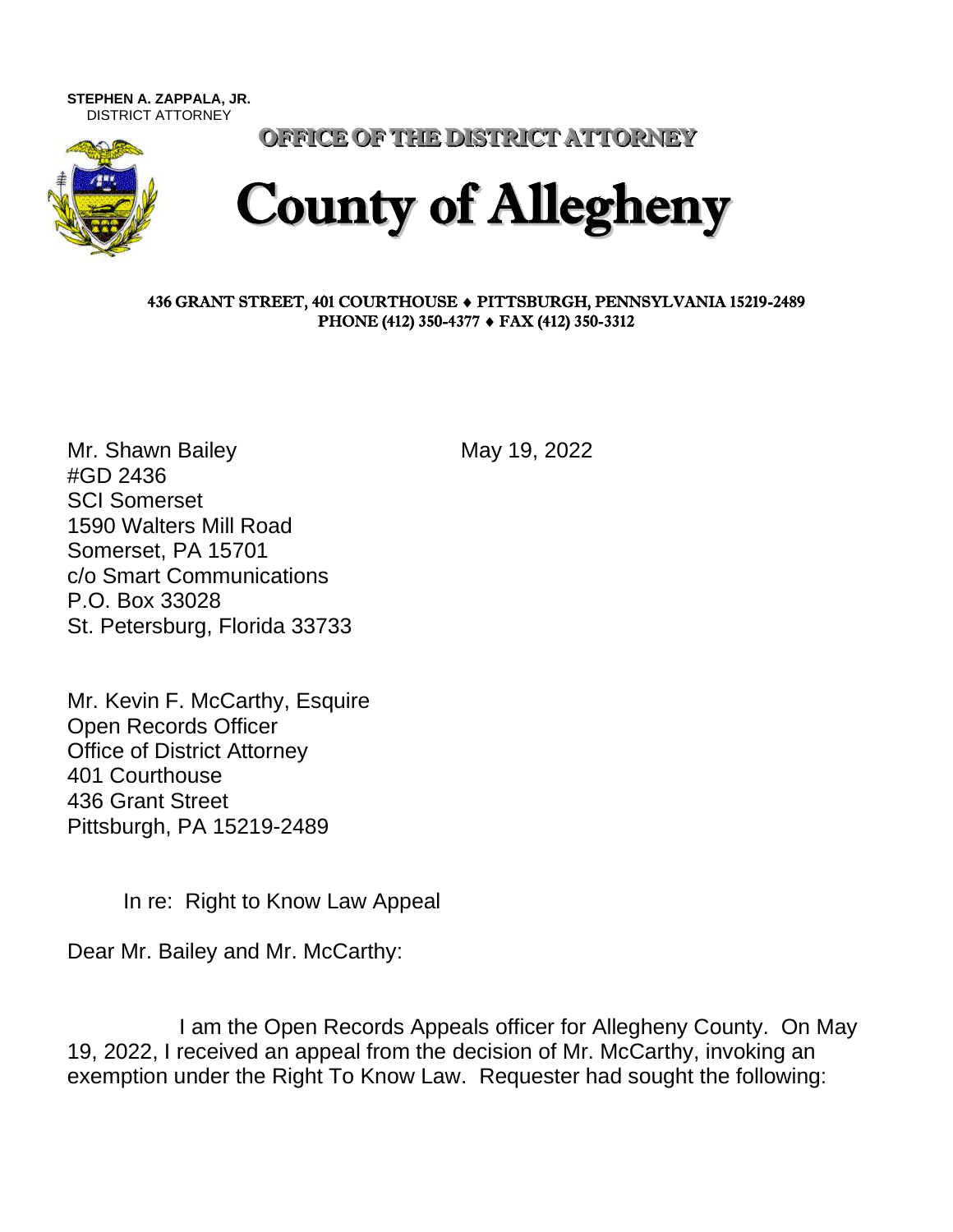1) All records regarding docket number CP-02-CR-0008915-2004. Any and all communications between the District Attorney's Office and any outside parties.

(See Mr. Bailey's Right To Know Request dated 4/27/22).

In denying the request, Mr. McCarthy stated, *inter alia,* that the records were exempt from disclosure under the Right To Know Law due to their classification as criminal investigative materials. Mr. McCarthy also stated,

> The District Attorney's files are created solely for the purpose of criminal investigation and prosecution, which includes, but is not limited to, police reports and accompanying information contained in an affidavit of probable cause, photographs or recordings, or any other evidence relevant to a case. Accordingly, such files are exempt from disclosure pursuant to 65 P.S. §§67.708 (b)(16) and CHRIA. Moreover, the fact that a criminal investigation is closed is of no moment, because, as the Office of Open Records has explained, Section 708(b)(16) expressly protects relating to the result of a criminal investigation and thus remain protected even after the investigation ends. *See Jones v. Pennsylvania Game Commission,* OOR Dkt. AP2009-0196. *See also Sherry v. Radnor Twp. School District,* 20 A.3d 515 (Pa. Cmwlth 2011).

(*See Mr. McCarthy's letter dated May 3, 2022).*

Requester is reminded that the Right to Know Law exempts certain materials from disclosure and 65 P.S. § 67.708(b)(16) provides as follows:

> (16) A record of an agency relating to or resulting in a criminal investigation, including:

(i) Complaints of potential criminal conduct other than a private criminal complaint.

(ii) Investigative materials, notes, correspondence, videos and reports.

(iii) A record that includes the identity of a confidential source or the identity of a suspect who has not been charged with an offense to whom confidentiality has been promised.

(iv) A record that includes information made confidential by law or court order.

(v) Victim information, including any information that would jeopardize the safety of the victim.